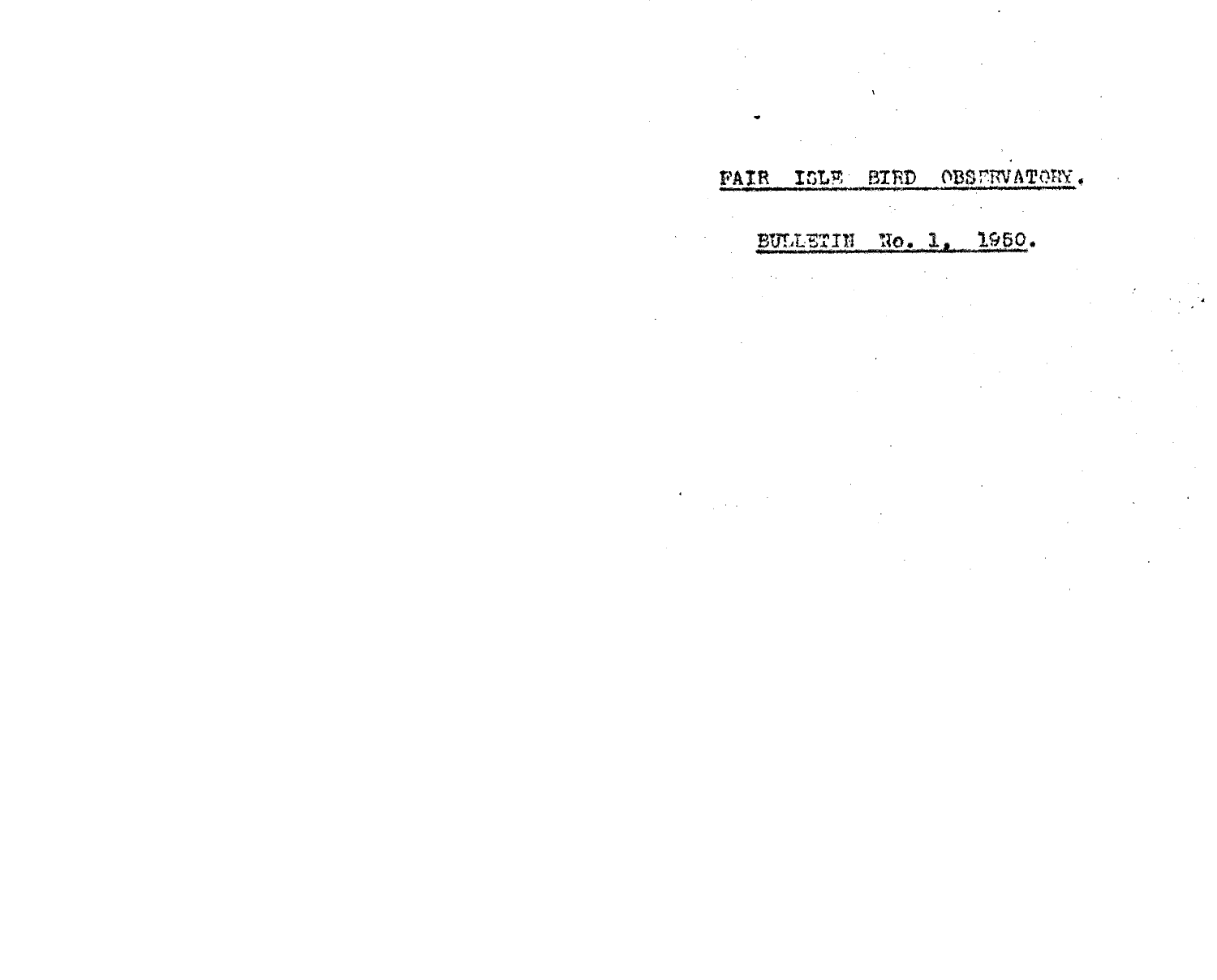#### PAIR ISLE BIED OBSEEVATORY.

#### 1950. BULLETIN  $No. 1.$

## Introduction.

At the meeting of the Bird Observatories' Committee at York on February 11th last, when the mere frequent exchange of information between bird observatories was discussed, the onus of evolving some such scheme was left with me. This Bullotin is an effort to start the ball rolling. It deals with interesting developments at Fair Isle during the Spring migration (up to May 9th) and notes of interest which I have received from other bird observatories are appended.

Other bird observatories which do not have a resid: tent director will almost certainly find it impossible to produce a periodic balletin of this nature. If, however, notes of unusual events, monthly ringing progress etc. are sent to me by postcard, I shall incorporate them in this tulletin as and when it 1s issued.

Copies will be distributed as follows: Midlothian Ornithclogical Club, Spurn Point, Cley, Gibraltar Point, Lundy, Skokholm, Severn Wildfowl Trust, British Trust for Ornithology (for circulation Dr. Bruce Campbell, Miss E. P. Leach, W. B. Alexander) and F. I. B. C. Trust Executive Committee: also Fayid Ornithological Club (Egypt) and Wisls Peterson a Botni, Nolsoy, Paeroe Islands, who are reciprocating with information on migra: ttion in their own areas.

Extracts from Bulletin No. 10 of the Payid Club are included herewith. It is hoped to send out an account of the Autumn 1949 migration in the Paeroe Islands with the next issue.

#### 2. Interesting records.

A Black-bellied Dipper, here March 19-20th (wind. backing from SW. gale through SE. to NE, 5, 18/19th) has been reported to most bird observatories. Second record for Fair Isle and apparently fourth for Scotland (all Shetland).

Iceland/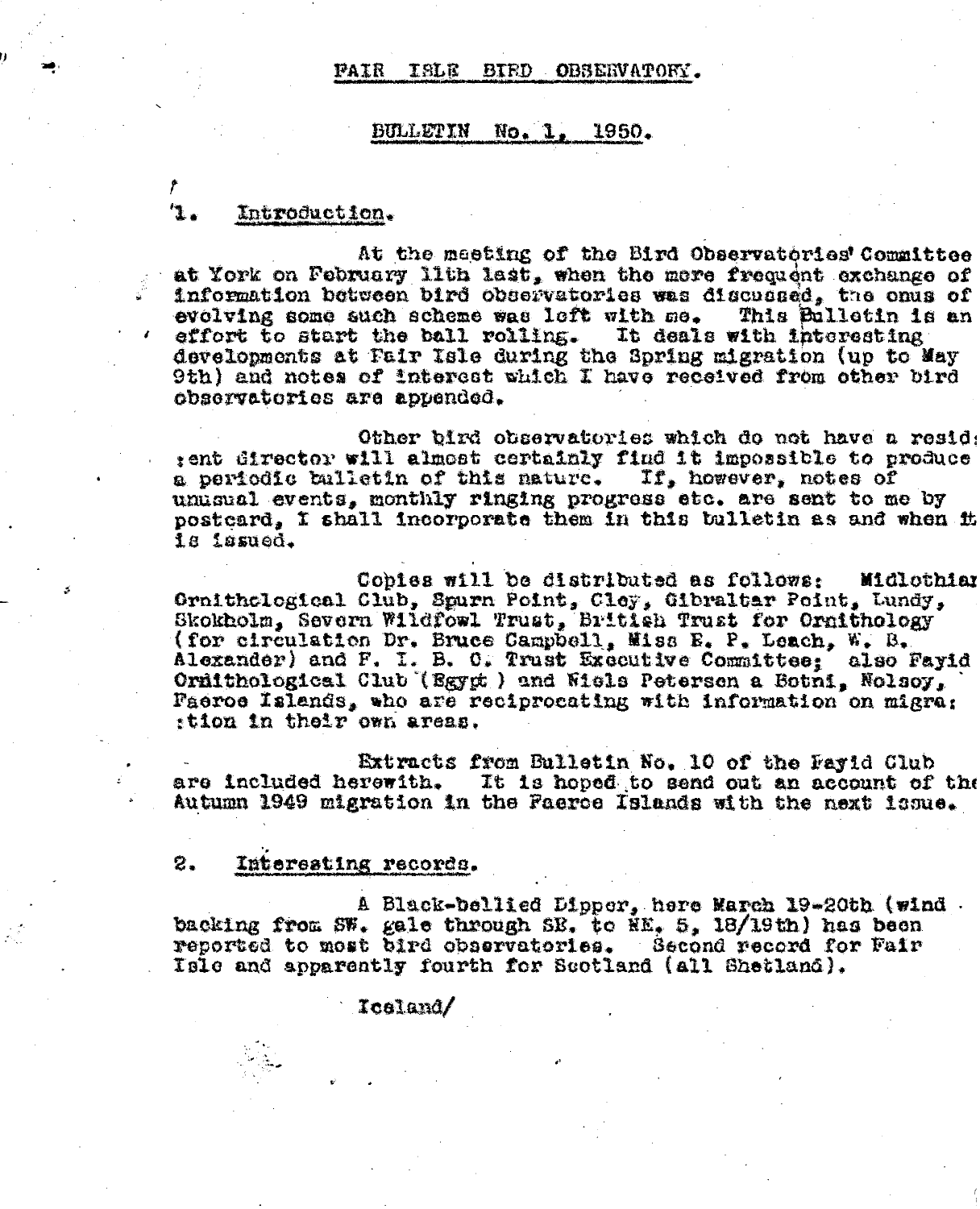Iceland Gulls. Two near bird observatory during March-April: one only since April 24th. The past winter in Shetland has been a guite exceptional one for this species.

British Robin. One trapped April 17th was first of this race to be recorded at Fair Isle. Colorimeter readings of mantle and breast plumage were obtained to establish the record.

Grasshopper Warbler. One was caught in a portable "ditch-trap" (see Trapping Wethods) on Nay 2nd. E1ghth record for Fair Isle, third for Spring migration.

Gadwall. A pair observed May 3-5th provide fourth Fair Isle record, third for Spring migration.

Drake, Aprll 11-12th (found dead and Goosander. skin preserved 13th). Very rare in Shetland.

Winter Visitors. 3.

Chaffinch. Big movement March 23rd (see Spurn Bird Observatory) and regular 5-27th.

Brambling. Few mid-April and during first week May.

Lapland Bunting. Cock birds, April 5th and from 18-30th (three on 24th).

Snow Bunting. Odd birds throughout April and first wook of May.

Redwing. Few, mid-April and from 22-26th. Iceland birds trapped April 10-11th, 25th, 28th.

Three, April 25-30th; flock of twenty, Fieldfare. May Ist: few daily to 9th.

Cont. Song-Thrush. Party of five, April 26-29th.

Cont. Robin. Few, April 18-19th, and again, 26-

26th.

Black Redetart. Pemale, May 4th.

Whooper/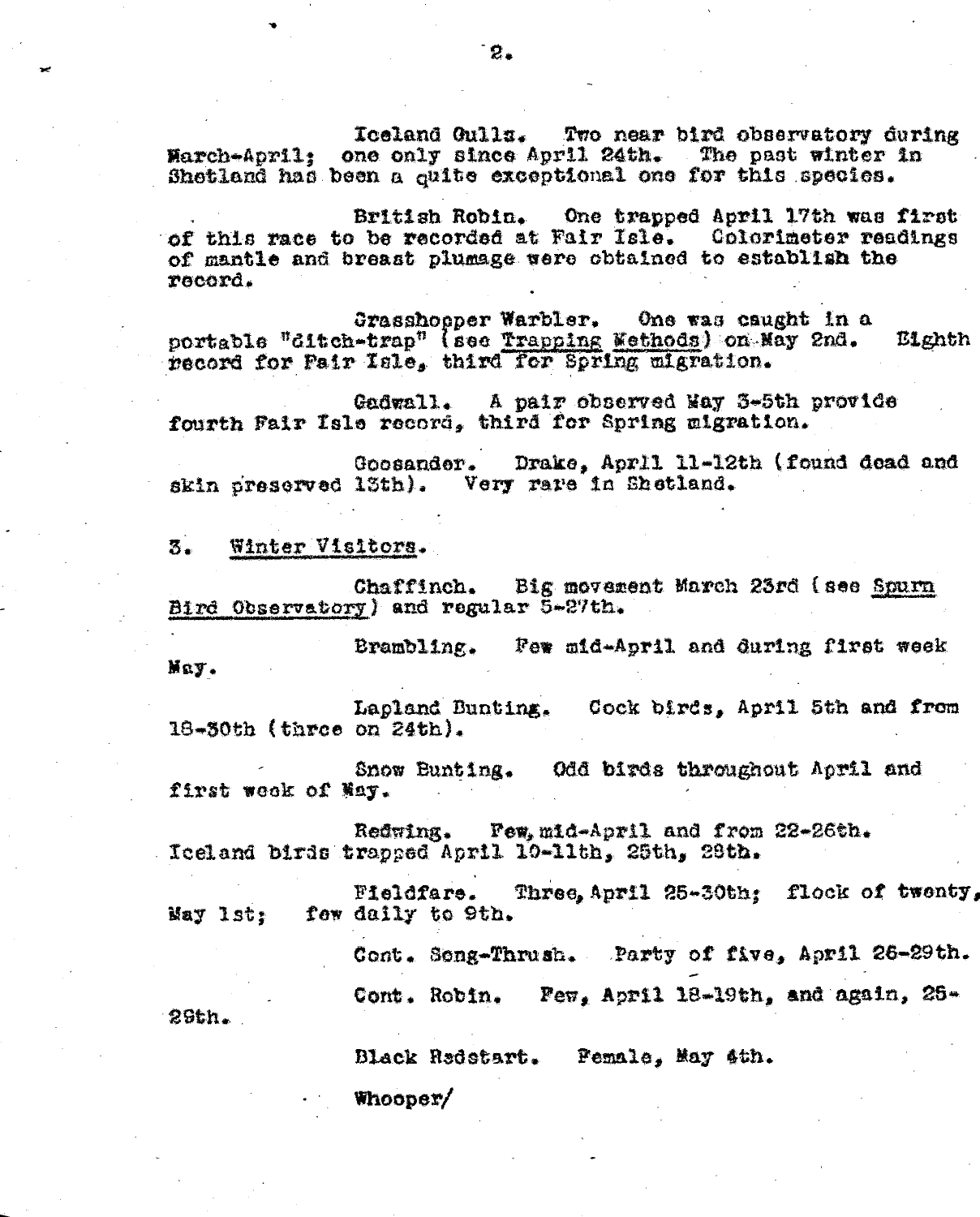Whooper Swan. Six, April 3rd.

Redshank. Considerable numbers, April 7-9th; regular to end of April and odd birds since.

Glaucous Gull. One adult, April 22nd.

Water Rail. One trapped, present April 6-11th.

Summer Visitors. ė.

 $5/$ 

Tree Pipit. Singly, April 26th and May 4th. White Wagtail. From April 26th, but few only. Pied Wagtail. March 19-20th, April 13-14th. Willow-warbler. One only, April 18th. Grasshopper Warbler and Lesser Whitethroat. Nay 20 April 26th, 29th and May 4th. Ring Cusel.

Wheatsar. From April 3rd. Big influx, April 15-18th, also 21st,  $28-29th$ , May 2nd and 4th. Few Greater Wheatsars of both saxes on last two dates and over twenty (mostly females) May 5th.

> Sand-martin. One, May lat.

One, May 3rd; two, May 6th. House Martin.

Swallow. First on May 2nd (April 16-17th in 1949)

Lesser Blackback. First, April 9th; three on 15th and five, 16th.

Great Skua. First, April 5th and 14th, visiting regularly since.

> Arctic Skua. Roturned May 2nd, a week behind 1949 Guillemot. Visiting ledges since April 6th. Puffin. Visiting cliffs since April llth.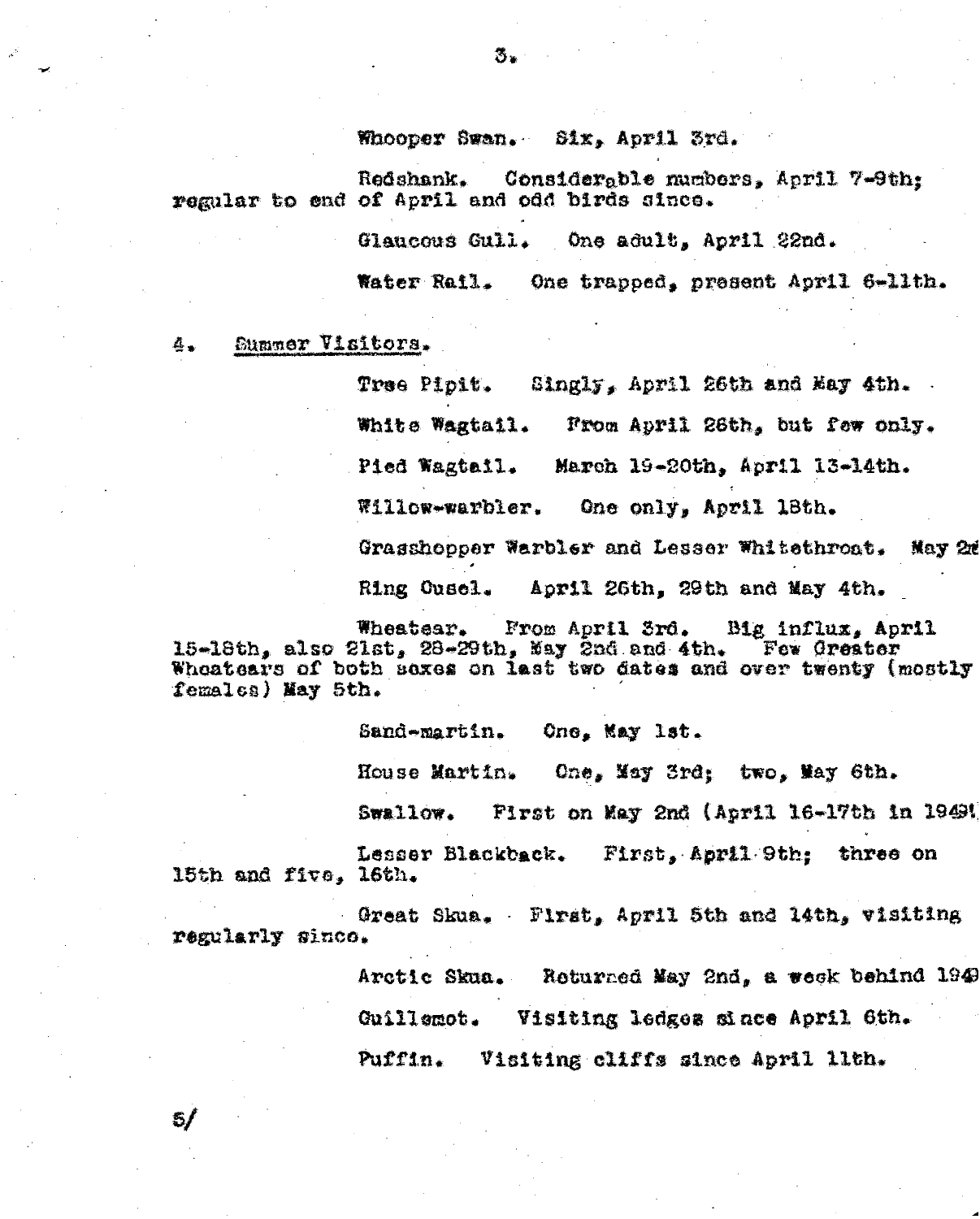#### Breeding Activity.

Meadow Pipit. First fledgling seen May 5th.

Blackbird. Laid C/4 April 15-19th.

First eggs (in two nests) April 9th, llth. Shag.

#### 6. Ringing Progress.

Total for season (Nov. 1st - April 30th) 520 birds of 20 different species. Starling 224, Blackbird 115, Skylark 27. Chaffinch 24. Robin 15, Redwing 12, Water Rail 8.

#### 7. hecovery.

Only one since those reported in Annual Report. 1949 p. 19 is of ARCTIC GKUA ringed as young, July 16th, 1949, found dead in November at LA PAREE, West Flanders.

### Trapping Nethods.  $8.$

Potter Traps. These (Greenrig make), baited with<br>corn on plough-land, caught 27 Skylarks during March and April, mainly April 11-13th. We hope to develop this method of catch: ting larke, buntings and finches more fully next Winter.

Portable ditch trap. This, set successfully for the Grasshopper Varbler, may be the answer to the problem of trapping ditch-haunting warblers. It comprises a net of  $\frac{3}{2}$  in. mesh made for us by Cmdr. Ton Yeoman, supported tentlike on a wooden framework (see rough diagram attached) and with a catching box set at the business end. The box has no lid, but a "tipping plate<sup>e</sup> as part of the floor of the upper box, on striking which the bird is dropped through to the holding compartment beneath. It is important that upper and lower windows of this type of box should meet at "X" (the overlap of the lower pane holding the upper in place) so that the bird has nothing to grip when the aluminium plate tips beneath its weight. All cur catching bexes are fitted with this device and a mumber of birds are self-caught as a result.

Dacker/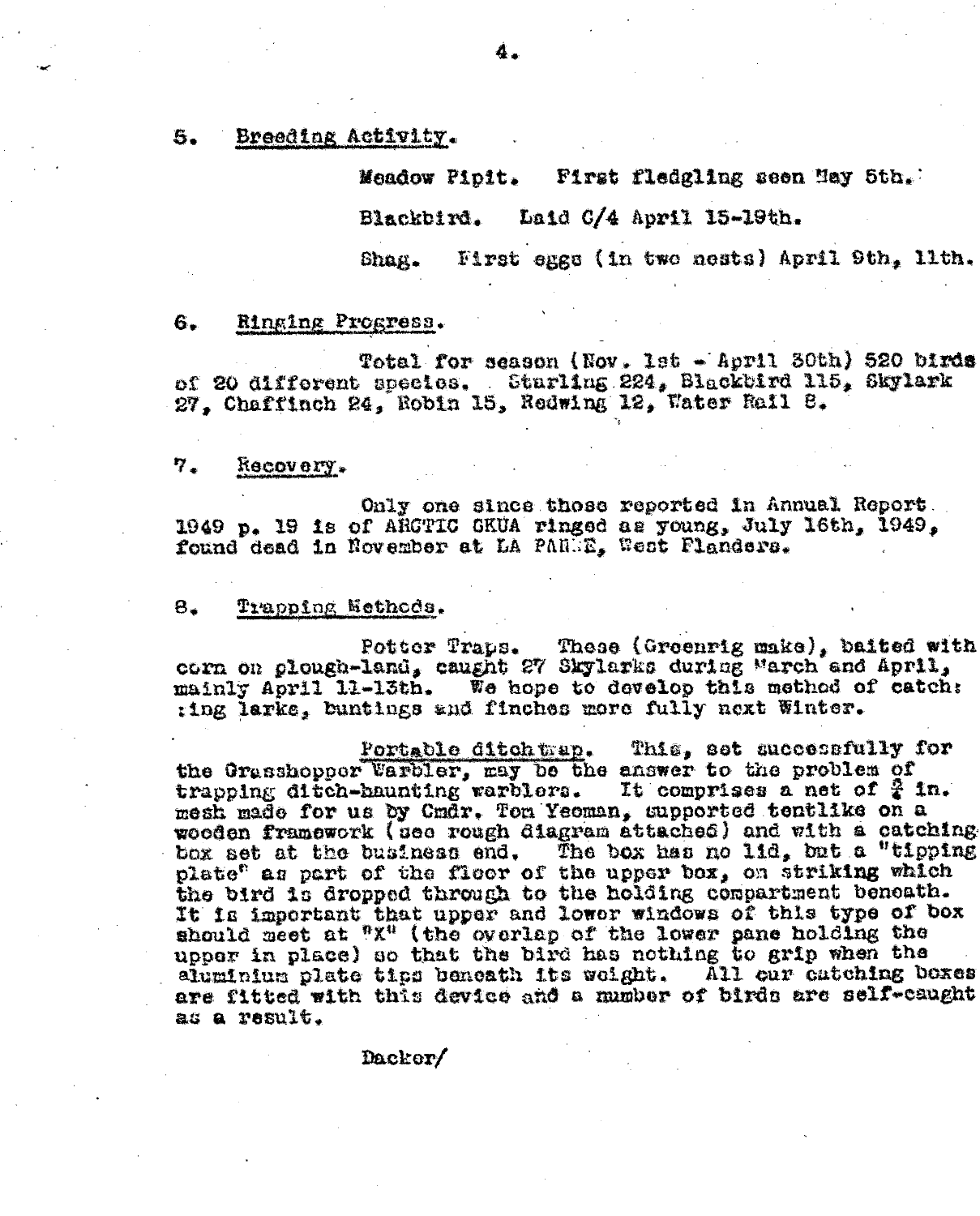Dacker Trap. Isle of May have had good results with a new portable trap designed to catch pipits and Uheatears. Details of construction from Herbert Dacker, 7 South Lauder Road, Edinburgh. 9.

### 9. Laboratory.

The Colorimeter is now installed and has been used In determining the colour-values of mantle and breast of Robins and Theatears.

Weight records. Good series of Redwing, Skylark and Chaffinch wights have been obtained from the Spring trapping. Also a series of six weighings of an adult male Snow Bunting re-trapped at various times.

Moult. Out-of-season moult has been noted in Fkylark and Water Rail.

Parasites. Ticks have been collected from migrant Blackbirds and Redwings and sent to Dr. Turk (British Museum Nat. Hist.) for determination. These ticks, which usually affect the region of gape and eye-rim. are well worth looking for (see our Annual Report 1949, p. 23), can be removed with a pair of tweezers without injuring the bird, and preserved in industrial methylated Lt.-Col. Brownlow reports finding four ticks on the spirits. throat of a male Redstart trapped at Fayid on April 21st. He removed then with a pair of two ezers dipped in Dettol, and pre: sserved them in gin! I wish we had some of his preservative here.

# 10. Pallas's Grasshopper Warbler.

 $\hbox{A} \mathbf{n}$ 

Lt.-Col. Brownlow (Fayid, Egypt) writes (April "I was most interested to see in the February British 23rq): Birds your article on selected species at Fair Isle, in particular your notes on the Pallas's Grasshopper Warbler. R. W. Crowe and I aaw one here on March 14th, 1950. Its plumage and soft parts description tallied exactly with yours except for the tail, of which we could get no good description because the bird had evidently had a narrow escape from a predator and only had, as far as we could see, two rectrices left<sup>"</sup>.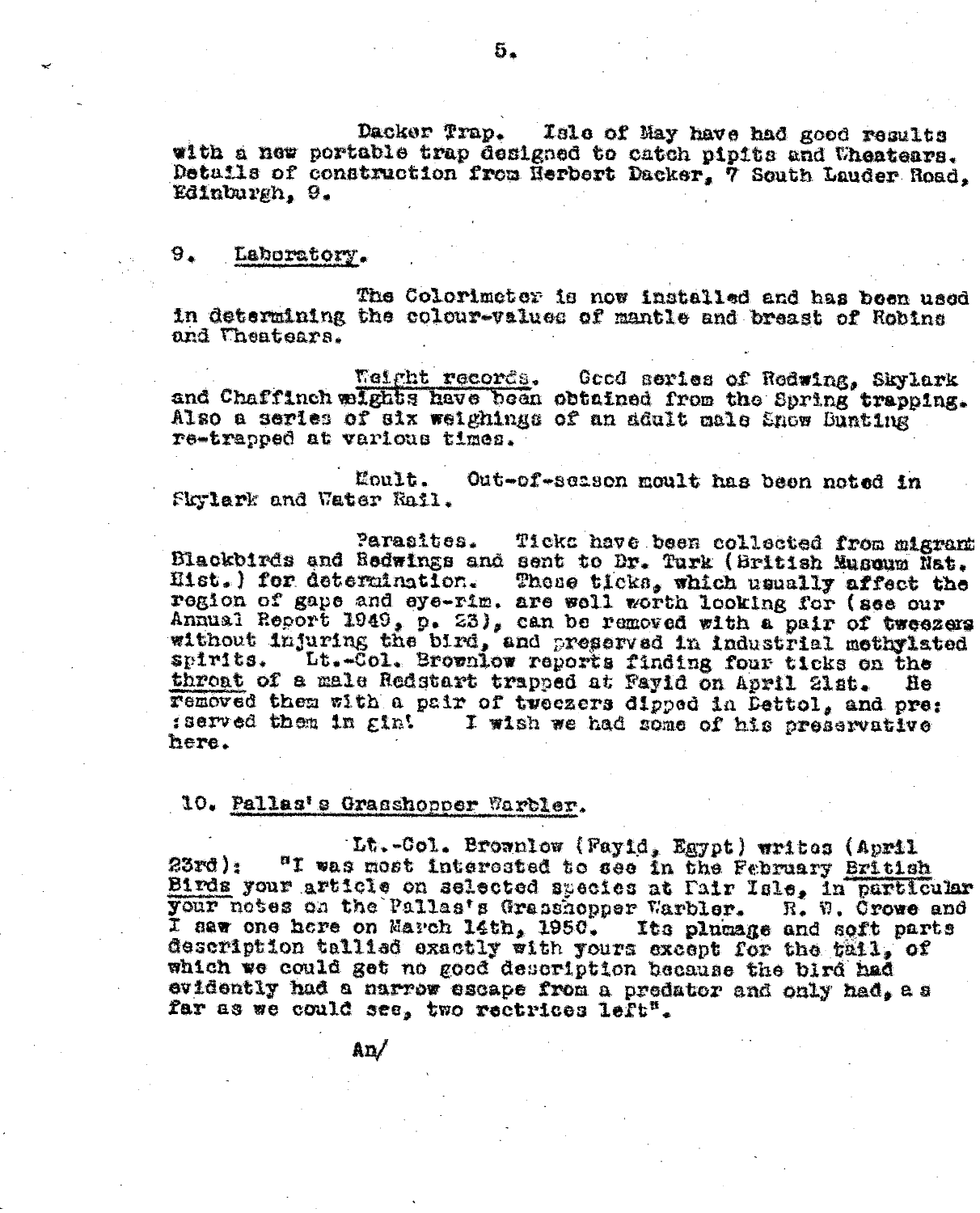An interesting fact is that PGW. normally winters in India. Burma. Malaya and SB. Asia, so that the Fayid occurr: tence seens further evidence of a westerly drift last Autumn. some birds reaching Africa, wintering successfully, and returning northwards in Spring. A most interesting record, in view of our ignorance of what happens to Yellow-browed Warblers and other Asiatic Autumn migrants in the British Area.

### 11. Migrant "rash" of May 7-3th.

Since the compilation of the above notes, Spring migrants have began to arrive in quantity. The wind vecred from NR. to E. during the night of May 5-6th, and the weather has been dry and sunny, with light easterly winds persisting, since.

A few birds, mainly Willow-warblers, arrived during the afternoon of May 6th, and a few other Summer visitors were seen<br>for the first time. There was a good old-fashioned "rush" on the 7th, Willow-warblers and Redstarts predeminating and being far too numerous to count. Yetterday the numbers had declined. but the quality increased and we recorded a day total of 62 species and sub-species as against 56 of the previous day. During the period, the sheltered cliffs of the west coast have attracted hundreds of aigrants, making accurate estimates of The following are the mere interesting numbers impossible. anecios recorded.

> Ortolan Bunting.  $\text{Var}(s)$ ,  $\text{Var}(S-9t)$ . Troe Pipit. Four on 7th, two on 9th. White Wagtail. A dozen birds between 6-8th. Red-backed Shrike. Male on 8th, two males on 9th. Spetted Flycatcher. One on Sth.

Male trapped, 6th; eight males, one Pied Flycatcher. female, 7th; fifteen males, two females, 8th; fewer on 9th.

Innumerable on 7th: much fewer but Willow-warbler. atill abundont, 3th; several on 9th. Possibir includes Chiffchaffs, of which only two have been certainly identified.

Sedge-warbler. One trapped, 6th; four seen 7-8th. Male on cliffs, 8th. Blackeap.

One trapped Sth and one seen on cliffs **Thitethroat.** 

Lesser Whitethreat. One6th, three or four 7-9th. Song-thrush. Two, 7-8th, browner-looking than the Cont. birds seen and trapped in April.

Ring Ousel. Males, 4-5th; eleven of both sexes, 7th; half-a-dezen, 8-9th on Ward Hill.

Wheatear/

 $8-9th.$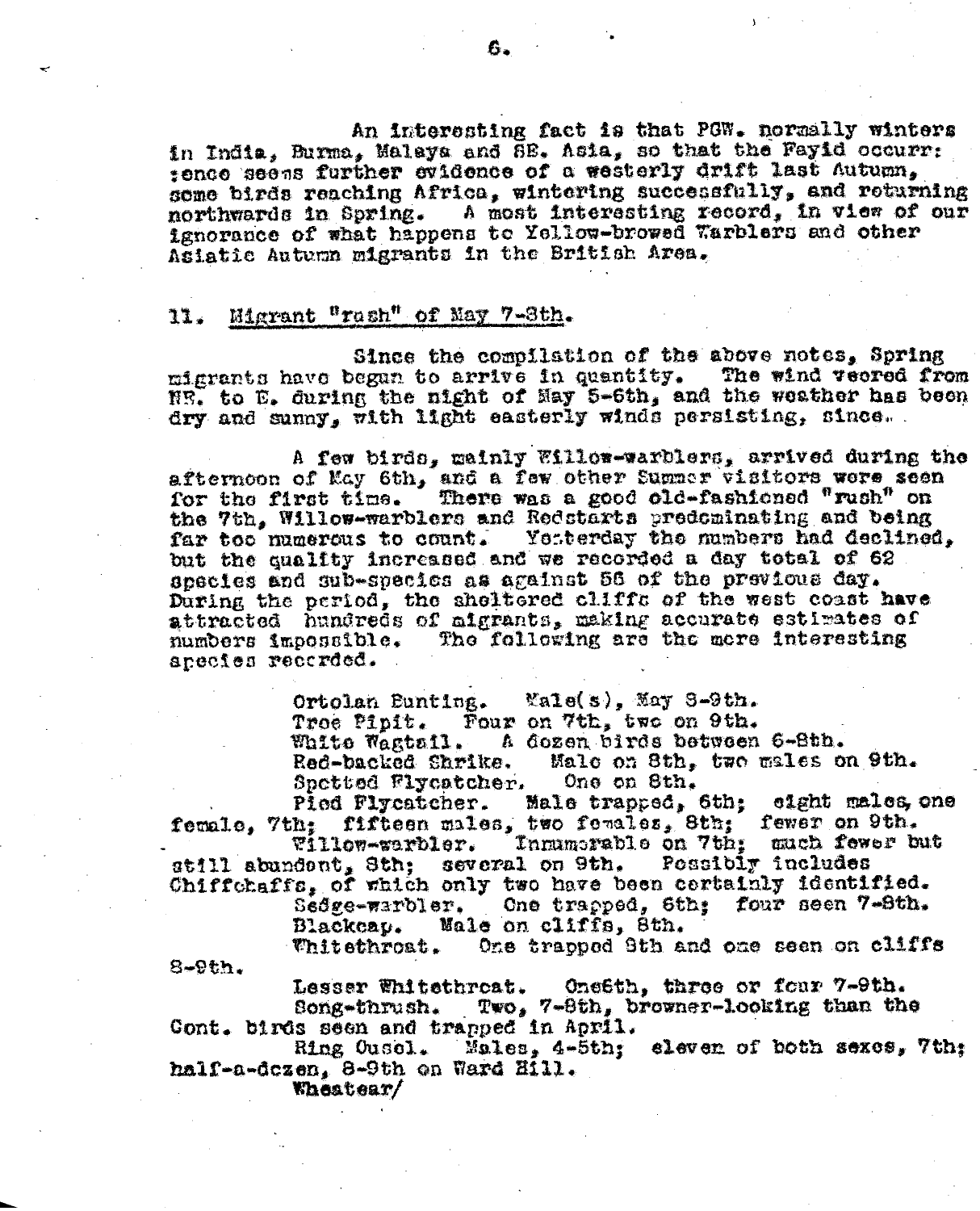Whentear. No increase noted.

Male, 5-6th; ten males, four females, 7th; Whinchat. nine males, two females, 8th; fewer, 9th.

Rodstart. Male, evening of 5th; four males, 6th; inmumerable males, two females, 7th; fewer males, 8-9th.

Black Redstart. Femalo, 4th; male and female, 7th; same male and another bird, 8th; one, 9th, a different bird. One, 7th, and several, 8-9th, those trapped Robin.

being rubecula.

Hodge-sparrow. One, Sth.

Swallow. Half-a-dozen daily, 7-9th.

Six on 7th; eight on 8th, one 9th. Wrynock.

Cuckoo. One, 6th.

Short-eared Owl.  $Two_s$  9th.

One, 9th. Kestrel.

Grey Lag Goose. Three, 7th.

Whimbrel. One, 2nd, seven, 5th, five, 6th and one, 9th. Dunlin. Five on Sth.

Common Candpiper. Two on 8th.

Golden Plover. Flock of eighteen, 8-9th, altifrons. Black-headed Gull. Party of twelve, 5th; Tive, 8th. Corneraka. One, 6th, and one, 9th. Turtle Dove.  $0$ ne, 9th.

Migrant Insects.  $12.$ 

Painted Lady. A single very worn example, May 8th.

### Reports/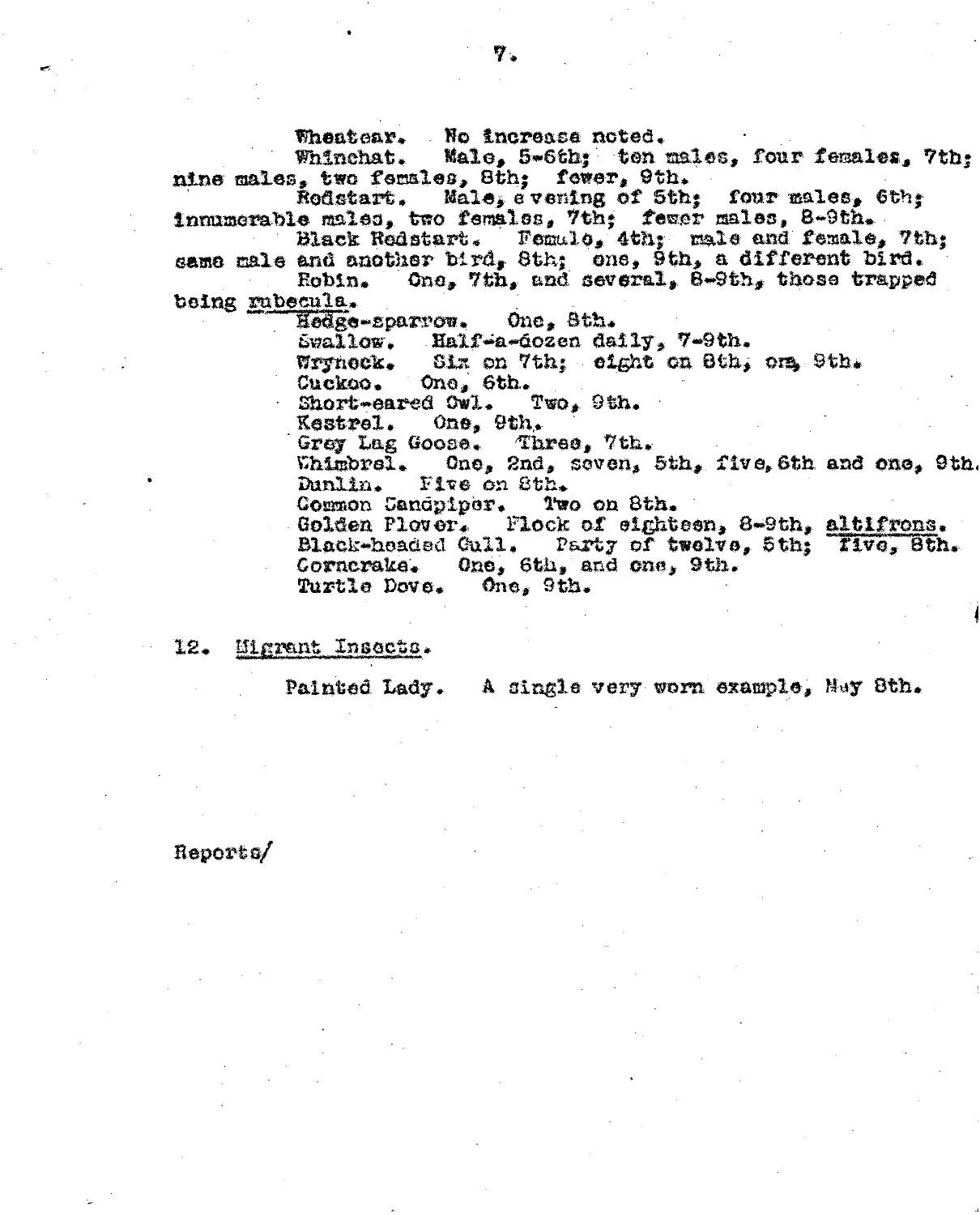#### **REPORTS FRON OTHER** BIRD OBSERVATORIES.

### Isle of May.

A. C. S. Bryson writes (April 20th): "Ringing has been very poor - the last three weeks producing 26 birds, or one a May!" Wheatears about March 21st. Tree Pipits in March and April. Meadow Pipits, usual big passages. Willow-warbler, one on April 7th and one, 17th. Ring Ousel, two, April 16-17th. A Blue Tit in March.

Recoveries have been interesting. About 5 winter Robins, 2 Redge-sparrows, 1 Wren and 1 Brambling, all winter visitors. A Herring Gull ringed by Rev. John Lees last July at Avoch, Ross-shire. Five Blackbirds (mainly resident, but some may be winterers only). Five Meadow Pipits, including last vear's nestlings.

Baiting the traps with seed has increased the finches and buntings caught. The Dacker Trap has caught a few birds, about 5 Headow Pipits and 3 Wheatears. Ringing total still below 200.

### Spurn Point.

G. H. Ainsworth writes (March 24th): "Flocks of Chaffinches passing up North Sea. All boats putting into Humber mouth have many on decks (vide pilots coming into Hull) March 23rd." (On same day a large influx on Fair Isle. Wind here SE. 4 on 22nd, veering SW. 23rd).

And under date April 25th: "Very, very few summer migrants as yet. Fieldfare, Redwing, Brambling and Jack Snipe at Spurn this week-end. I spent last week there;  $5$  or 4 Swallows seen moving south, one Leaser Whitethroat and 3 Willow-warblers ringed. Black Redstart, April 21st. Only 350 birds ringed to date chiefly Linnets, Greenfinches, Chaffinches, one Long-earsd Owl. About 10 Wheatcars seen up to present.

Skokholm/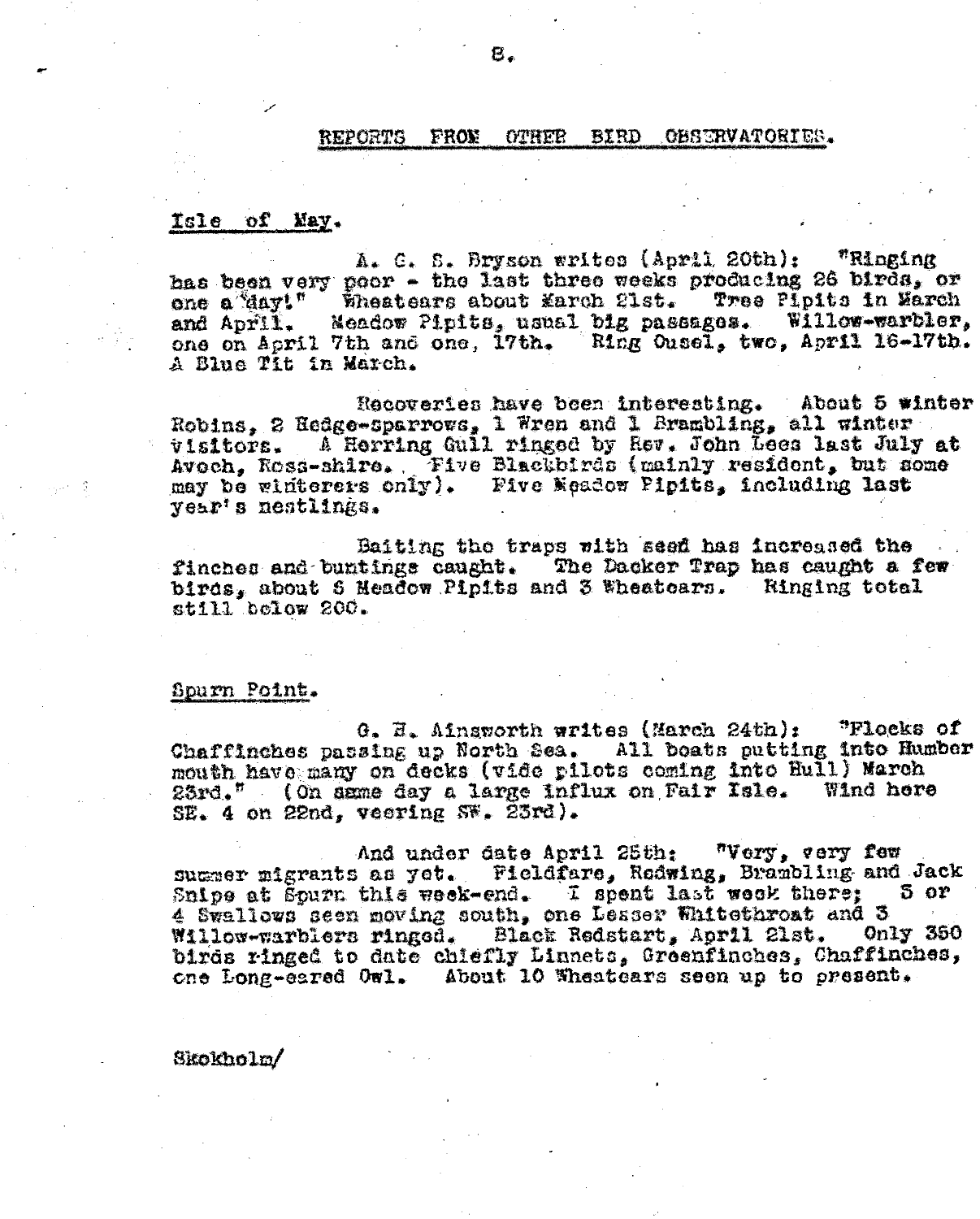### Skokholm.

Very poor migration up to April 24th. Pirst Tree Willow-warbler, March 28th (regular from April Pipit.April Cth. 4th and ca. 50 on 16th). Chiffchaffs throughout the month. Blackcap, two males, April 15th. Eing Ousel, one, Earch 26-29th, one, April 6th. Wheatear, March 16th (ca. 60 Warch 26-28th, the only peak). Sand-martin, few on April 6th. HOOPOE, one from Bar-tailed Godwit, one from April 10-24th. March 25-30th. Jack Snipe, one, April 12-13th. Whimbrel, first on april 22nd. Toodcock, one, April 7th. Common Sandpipor, one or two, April.  $15 - 22nd.$ 

### Fayid Ornithological Club.

Bulletin No. 10, issued April 24th, reports that 540 birds have been ringed during 1950, making a grand total of 659 since the first trap was erected. Birds trapped on Spring passage include Lesser Whitethrost (101), Redstart (39), Common Whitethroat (37), Chiffchaff (32), Collared Flycatcher (14), Nightingale (12), Pied Flycatcher and Wryneck (8), Tree Pipit (7). and  $V11$ low-warbler  $(5)$ .

The pattorn of migration seems to have been different from last year, when the mumber of trappings rose to one main peak on April 15th. The birds caught on that day were mainly Redstarts and Plycatchers. This year there have been four main peaks (a) April 2nd, mostly Lesser Whitethroats (34 birds ringed in one day, a record for the traps), (b) April 4th, day after a hot south wind, mostly Common Whitethroats, (c) April 11.-13th, Common Whitethreats and Flycatchers, (d) April 21st, day after not south wind, mostly Redstarts.

No evidence from recoveriss that birds have stayed about for the long periods that they did last year. Longest stays are, Lessr Whitethroat, 9 days: Redstart, 6 days.

A hen Olivaceous Warbler B.2000 was retrapped on April She was originally ringed on April 19th, 1949, and  $25r6, 1950,$ was retrapped on April 22nd and September 18, and must have migrated to winter quarters and back since the 1949 trappings.

 $\sqrt{51}$